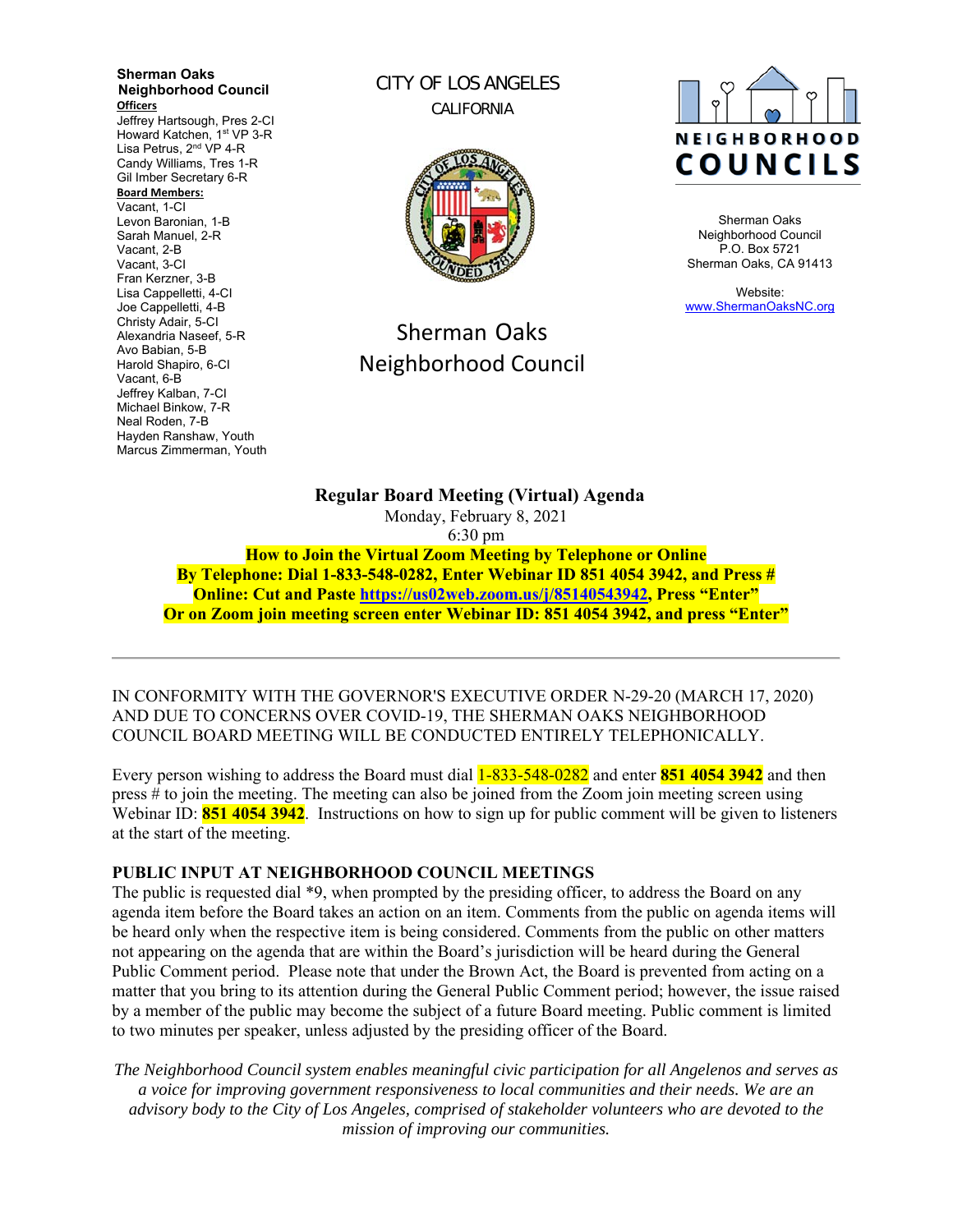## **1. Welcome, Call to Order, and Roll Call**

- a. Welcome and Call to Order by Presiding Officer
- b. Roll Call
- **2. Administrative and Board Initiated Motions Action Items, Vote Required**

# **a. SONC Board Meeting Minutes, January 11, 2021**

A motion to approve the minutes of the November 9, 2020, SONC Board Meeting.

https://www.shermanoaksnc.org/docs/34483776-7516.pdf

**3. Comments by LAPD SLO's, Public Officials, and Staff**

# **4. President's Report**

- a. 2021 SONC Elections
- b. Committee Changes (Animal, Green, Human Services)
- c. Next SONC Board Meeting March 8, 2021
- **5. Guest Speaker Raquel Beltran. General Manager, DONE** (Scheduled at 7:00pm)
- **6. Committee Reports [**2-minute summary, except with motions, 10 minutes or less per motion]
	- a. Education Committee Joe Cappelletti, Chair Speaker Series – Saturday, February 27, 2021, 2:00pm Topic; **Disparities in the Workplace**
	- b. Government Affairs Gill Imber, Chair
		- **1) CF 21-0002-S3 Domestic Terrorism / USA Patriot Act Expansion / Federal Crimes Identification**

The Sherman Oaks Neighborhood Council (SONC) supports City Council File 21-0002-S3 and any legislation that defines "domestic terrorism" as a federal crime, accompanied by appropriate penalties and sentences.

*See: https://www.shermanoaksnc.org/docs/34483776-7517.pdf*

*Letters: CIS in support of Council File 21-0002-S3, Letter to CD4/Raman*.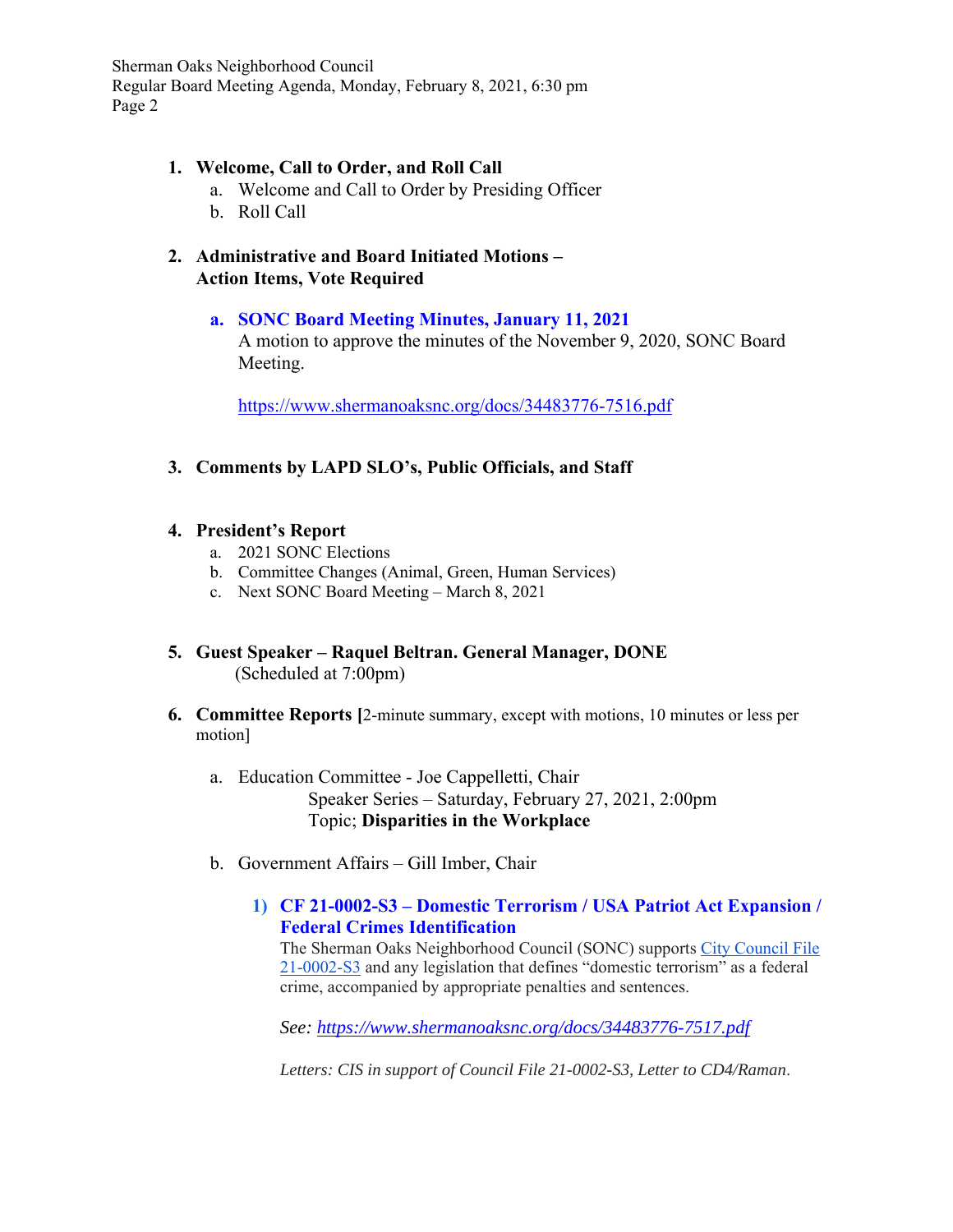# **2) CF 21-0002-S18 – SB9 (Atkins) Housing Development Ministerial Approval / Duplex and Parcel Map Division / Environmental Review Exemption**

**CF 21-0002-S21 – SB 10 ((Weiner) / Midrise (sic), Medium-Density Housing / Public Transportation / Jobs-Rich Neighborhoods.**  Given the Sherman Oaks Neighborhood Council (SONC)'s prior Community Impact Statements in City Council Files 20-0002-S101 and CF 20-0002-S107, submitted on August 12, 2020, SONC hereby supports similar council files CF 21-0002-S18 and CF 21-0002-S21, in opposition to SB 9 (Atkins) and SB 10 (Weiner), for reasons including but not limited to the elimination of community review or public hearing, overriding of local land use control regulations and protocols, and changes to housing procedures without any provisions for affordable housing also known as affordability requirements..

*SB 9 – https://www.shermanoaksnc.org/docs/34483776-7526.pdf*

*SB 10 - https://www.shermanoaksnc.org/docs/34483776-7519.pdf*

*Letters: CIS in support of Council Files 21-0002-S18 and 21-0002-S21, Letter to CD4/Raman*.

c. Green and Sustainability Committee – Avo Babian, Chair

#### **1) Enforcement of Internal Combustion Leaf Blower Ban**

The Sherman Oaks Neighborhood Council (SONC) requests that Councilmember Nithya Rahman makes a Motion to amend and clarify the Los Angeles Gas Powered Leaf Blower Ordinance (LAMC) Section 112. 04 (c) to read, "No internal combustion blower shall be used within 500 feet of a residence at any time", ending loopholes in the ordinance so (LAMC) Section 112. 04 (c) can be enforced.

*Letters: CIS in support of Council File 21-0002-S3, Letter to CD4/Raman*.

## 2) **CF 20-0294 – City Insurance Policies / Investments and Underwriting / Fossil Fuel Operations Companies / Coal Mining and Tar Sand Drilling / Climate Change / Environment**

The Sherman Oaks Neighborhood Council (SONC) supports CF 20-0294 to address climate change trends.

*See: https://www.shermanoaksnc.org/docs/34483776-7521.pdf*

*Letters: CIS in support of Council File 20-0294, Letter to CD4/Raman*.

*Suggested CIS wording*: W*hereas the residents of Sherman Oaks are concerned with the damage to health and effect on climate change caused by burning fossil*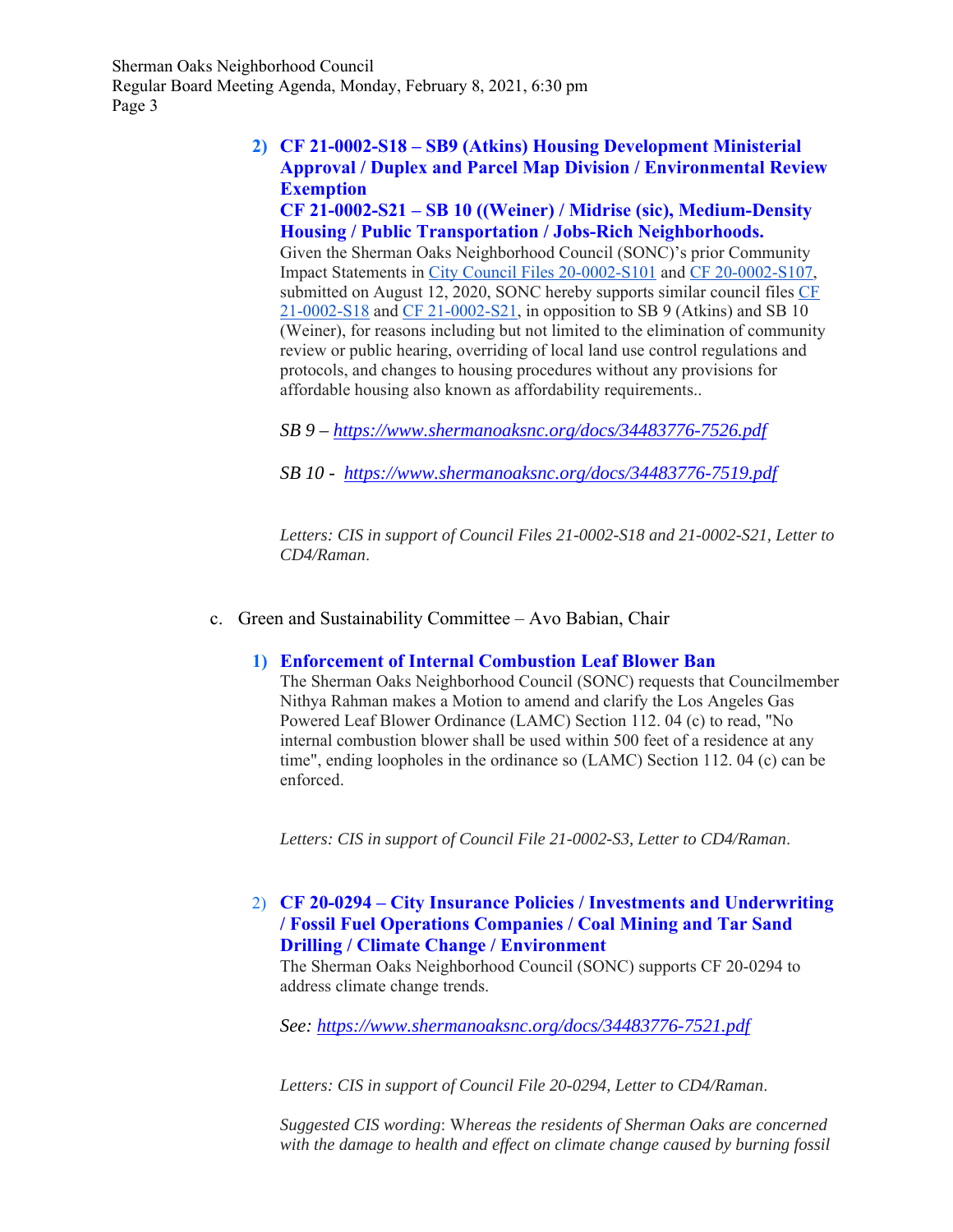> *fuels, and whereas the common practice of investing in fossil fuels contributes greatly to the marketplace dominance of fossil fuels, the Sherman Oaks Neighborhood Council supports Council File 20-0492 and notes the City should not be supporting investments in fossil fuel companies, and residents shouldn't have to worry about the City's insurance vendors failing due to investments in a declining industry. Therefore, be it resolved, that the Sherman Oaks Neighborhood Council SUPPORTS the Blumenfield motion in Council File 20-0492, to create a rating system for insurance provider identifying their risk due to fossil fuel investments*

- d. Outreach Committee Sarah Manuel, Chair
- e. Planning & Land Use Committee Jeff Kalban, Chair
- f. Public Safety Committee Christy Adair & Jenna Lewis, Co-Chairs
- g. Traffic and Transportation Committee Avo Babian, Chairs
- h. Budget Advocates Howard Katchen, SONC Representative and Budget Advocate.
- **7. Treasurer's Report** Candy Williams, Treasurer
	- **a.** Treasurer's Report
	- **b. Monthly Expenditure Report (MER) December 31, 2020**

A motion to approve the Sherman Oaks Neighborhood Council's (SONC) Monthly Expenditure Report (MER) for the period ending December 31, 2020.

*See: https://www.shermanoaksnc.org/docs/34483776-7520.pdf*

*The MER for October 2020 is posted as a supporting document for this meeting on the SONC website.* 

#### **8. Public Comment**

Comments by the public on non-agenda items within SONC's jurisdiction.

- **9. Announcements by SONC Board members**
- **10. Adjournment**